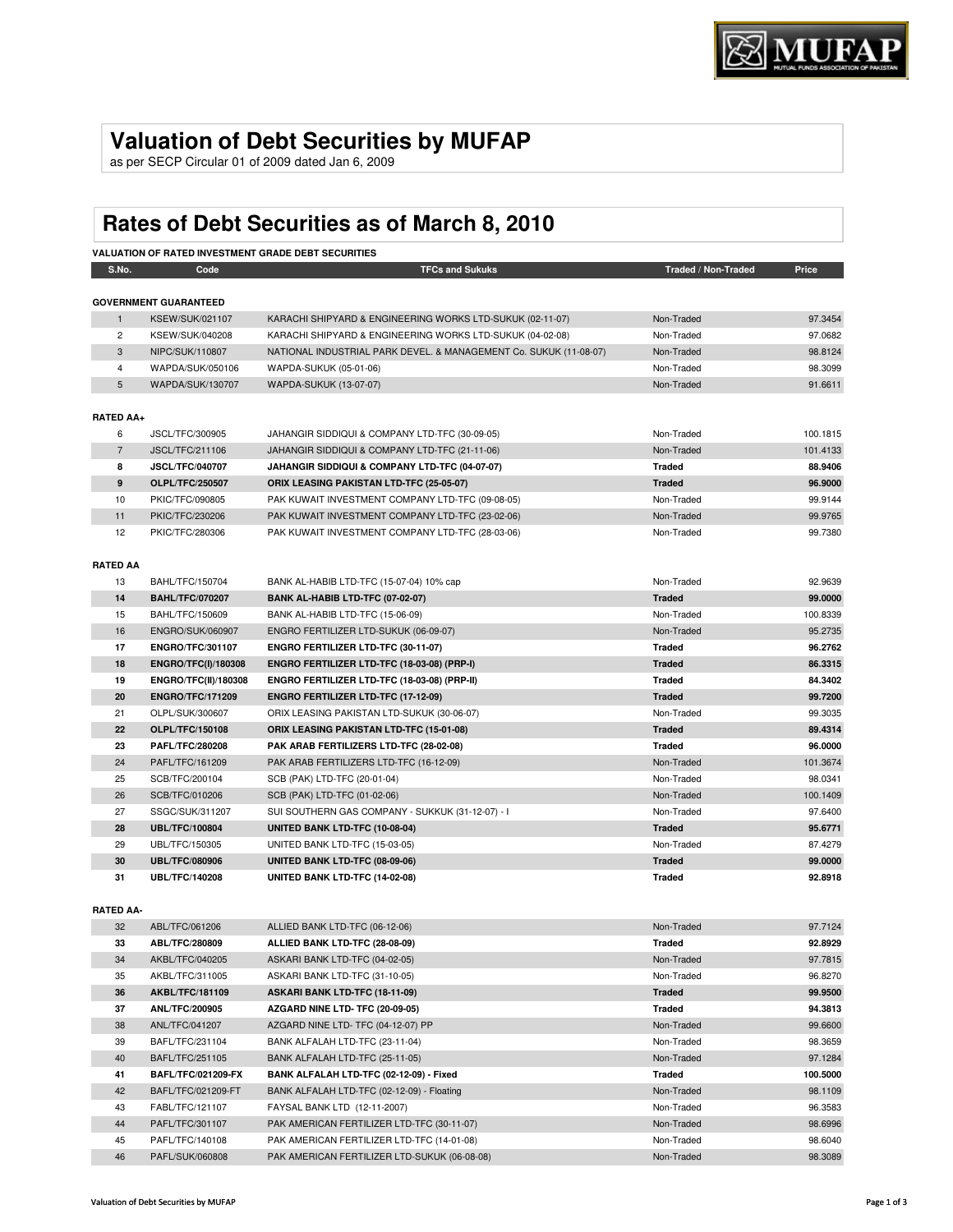

| 47              | PAFL/TFC/011208         | PAK AMERICAN FERTILIZER LTD-TFC (01-12-08)                          | Non-Traded    | 101.3703 |
|-----------------|-------------------------|---------------------------------------------------------------------|---------------|----------|
| 48              | PMCL/TFC/310506         | PAKISTAN MOBILE COMMUNICATION LTD-TFC (31-05-06)                    | Non-Traded    | 100.7090 |
| 49              | <b>PMCL/TFC/011007</b>  | PAKISTAN MOBILE COMMUNICATION LTD-TFC (01-10-07)                    | <b>Traded</b> | 97.5000  |
| 50              | PMCL/TFC/281008         | PAKISTAN MOBILE COMMUNICATION LTD-TFC (28-10-08)                    | Non-Traded    | 97.2318  |
| 51              | RBS/TFC/100205          | ROYAL BANK OF SCOTLAND - TFC (10-02-05)                             | Non-Traded    | 99.0878  |
| 52              | SCIL/SUK/031206         | SITARA CHEMICALS LTD - SUKUK - II (03-12-06)                        | Non-Traded    | 99.5835  |
| 53              | SCIL/SUK/020108         | SITARA CHEMICALS LTD - SUKUK - III (02-01-08)                       | Non-Traded    | 98.2496  |
|                 |                         |                                                                     |               |          |
| RATED A+        |                         |                                                                     |               |          |
| 54              | AASML/TFC/211107        | AL ABBAS SUGAR MILLS LTD-TFC (21-11-07)                             | Non-Traded    | 98.8081  |
| 55              | CPBM/SUK/250907         | CENTURY PAPER & BOARD MILLS LTD- SUKUK (25-09-07)                   | Non-Traded    | 97.8428  |
| 56              | EIBL/TFC/150307         | ESCORTS INVESTMENT BANK LTD-TFC (15-03-07)                          | Non-Traded    | 99.9507  |
| 57              | FRSCL(A)/TFC/170107     | FINANCIAL REC'BLES SEC'ZATION CO. LTD-TFC CLASS "A"                 | Non-Traded    | 99.0344  |
| 58              | FRSCL(B)/TFC/170107     | FINANCIAL REC'BLES SEC'ZATION CO. LTD-TFC CLASS "B"                 | Non-Traded    | 99.0344  |
| 59              | HBFC/SUK/080508         | HOUSE BUILDING FINANCE CORPORATION LTD - SUKUK (08-05-08)           | Non-Traded    | 97.4023  |
| 60              | IGIBL/TFC/110706        | IGI INV. BANK LTD-TFC (FIRST INT'I INV. BANK LTD. - TFC) (11-07-06) | Non-Traded    | 99.9643  |
| 61              | <b>KASBS/TFC/270607</b> | KASB SECURITIES LTD- TFC (27-06-07)                                 | <b>Traded</b> | 90.0000  |
| 62              | NIB/TFC/050308          | <b>NIB BANK LTD-TFC (05-03-08)</b>                                  | <b>Traded</b> | 93.7350  |
| 63              | PACE/TFC/150208         | PACE (PAKISTAN) LTD-TFC (15-02-08)                                  | Non-Traded    | 98.4565  |
| 64              | <b>PEL/SUK/280907</b>   | PEL-SUKUK (28-09-07)                                                | <b>Traded</b> | 85.6525  |
| 65              | PEL/SUK/300608          | PEL-SUKUK (30-06-08)                                                | Non-Traded    | 94.9632  |
| 66              | SNBL/TFC/050505         | SONERI BANK LTD-TFC (05-05-05)                                      | Non-Traded    | 98.2215  |
|                 |                         |                                                                     |               |          |
| <b>RATED A</b>  |                         |                                                                     |               |          |
| 67              | AZLC/TFC/050907         | ALZAMIN LEASING CORPORATION LTD-TFC (05-09-07)                      | Non-Traded    | 99.2505  |
| 68              | AZLM/TFC/310505         | AL-ZAMIN LEASING MODARABA-TFC (31-05-05)                            | Non-Traded    | 98.3823  |
| 69              | AZLM/TFC/120508         | AL-ZAMIN LEASING MODARABA LTD-TFC (12-05-08)                        | Non-Traded    | 97.3097  |
| 70              | AML/SUK/210108          | AMTEX LTD.-SUKUK (21-01-08)                                         | Non-Traded    | 94.2732  |
| 72              | BRRGM/TFC/070608        | BRR GUARDIAN MODARABA (07-06-08)                                    | Non-Traded    | 93.3741  |
| 71              | EBL/SUK/080908          | EDEN BUILDERS LTD. - SUKUK (08-09-08)                               | Non-Traded    | 96.0371  |
| 72              | JDWS/SUK/190608         | JDW SUGAR MILLS LTD. SUKUK (19-06-08)                               | Non-Traded    | 94.2813  |
| 73              | JDWS/TFC/230608         | JDW SUGAR MILLS LTD. TFC (23-06-08)                                 | Non-Traded    | 94.2577  |
| 74              | OPTI/TFC/101007         | OPTIMUS LTD - TFC (10-10-07)                                        | Non-Traded    | 96.1497  |
| 75              | TRAKKER/TFC/150907      | <b>TRAKKER (15-09-07) - PPTFC</b>                                   | Non-Traded    | 99.3761  |
| 76              | WTL/TFC/281106          | WORLDCALL TELECOM LTD.TFC (28-11-06)                                | Non-Traded    | 98.6121  |
| 77              | WTL/TFC/071008          | WORLDCALL TELECOM LTD-TFC (07-10-08)                                | Non-Traded    | 94.9810  |
|                 |                         |                                                                     |               |          |
| <b>RATED A-</b> |                         |                                                                     |               |          |
|                 |                         |                                                                     |               |          |

| 78 | AVH/TFC/300409   | AVARI HOTELS-TFC (30-04-09)                | Non-Traded | 94.2448 |
|----|------------------|--------------------------------------------|------------|---------|
| 79 | KASHF/TFC/051107 | KASHAF FOUNDATION - TFC (05-11-07)         | Non-Traded | 98.5921 |
| 80 | SSML/SUK/270907  | SHAHMURAD SUGAR MILLS LTD-SUKUK (27-09-07) | Non-Traded | 95.7008 |
| 81 | SMEL/TFC/160708  | SME LEASING LTD-TFC (16-07-08)             | Non-Traded | 97,0005 |

### **RATED BBB+**

|                   | 82               | QTML/SUK/260908  | QUETTA TEXTILE MILLS LTD-SUKUK (26-09-08)         | Non-Traded | 83.3806 |
|-------------------|------------------|------------------|---------------------------------------------------|------------|---------|
|                   | 83               | SEARL/TFC/090306 | SEARLE PAKISTAN LTD-TFC (09-03-06)                | Non-Traded | 97.6093 |
|                   | <b>RATED BBB</b> |                  |                                                   |            |         |
|                   | 84               | TELE/TFC/270505  | TELECARD LTD-TFC (27-05-05)                       | Non-Traded | 90.5569 |
|                   | 85               | TRIBL/TFC/151105 | TRUST INVESTMENT BANK LTD-TFC (15-11-05)          | Non-Traded | 97.0720 |
|                   | 86               | TRIBL/TFC/040708 | TRUST INVESTMENT BANK LTD-TFC (04-07-08)          | Non-Traded | 89.1191 |
| <b>RATED BBB-</b> |                  |                  |                                                   |            |         |
|                   | $85*$            | SLCL/TFC/280306  | SECURITY LEASING CORPORATION LTD-PPTFC (28-03-06) | Non-Traded | 93.4980 |
|                   |                  |                  |                                                   |            |         |

| $86*$<br>SECURITY LEASING CORPORATION LTD-SUKKUK (01-06-07) - I<br>SLCL/SUK/010607<br>Non-Traded<br>SECURITY LEASING CORPORATION LTD-SUKKUK (19-09-07) - II<br>$87*$<br>SLCL/SUK/190907<br>Non-Traded | vu. Tuu |
|-------------------------------------------------------------------------------------------------------------------------------------------------------------------------------------------------------|---------|
|                                                                                                                                                                                                       | 86.3830 |
|                                                                                                                                                                                                       | 86.1203 |

## **VALUATION OF RATED NON-INVESTMENT GRADE DEBT SECURITIES**

| S.No.  | Code <sup>-</sup> | <b>TFCs and Sukuks</b>                           | Traded / Non-Traded | Price   |
|--------|-------------------|--------------------------------------------------|---------------------|---------|
|        | EHL/SUK/310308    | EDEN HOUSING LTD.- SUKUK (31-03-08)              | Non-Traded          | 75,0000 |
| $2**$  | FDIBL/TFC/110907  | FIRST DAWOOD INVESTMENT BANK LTD. TFC (11-09-07) | Non-Traded          | 71.7339 |
| $3***$ | SPLC/TFC/130308   | SAUDI PAK LEASING COMPANY LTD-TFC (13-03-08)     | Non-Traded          | 74.7141 |